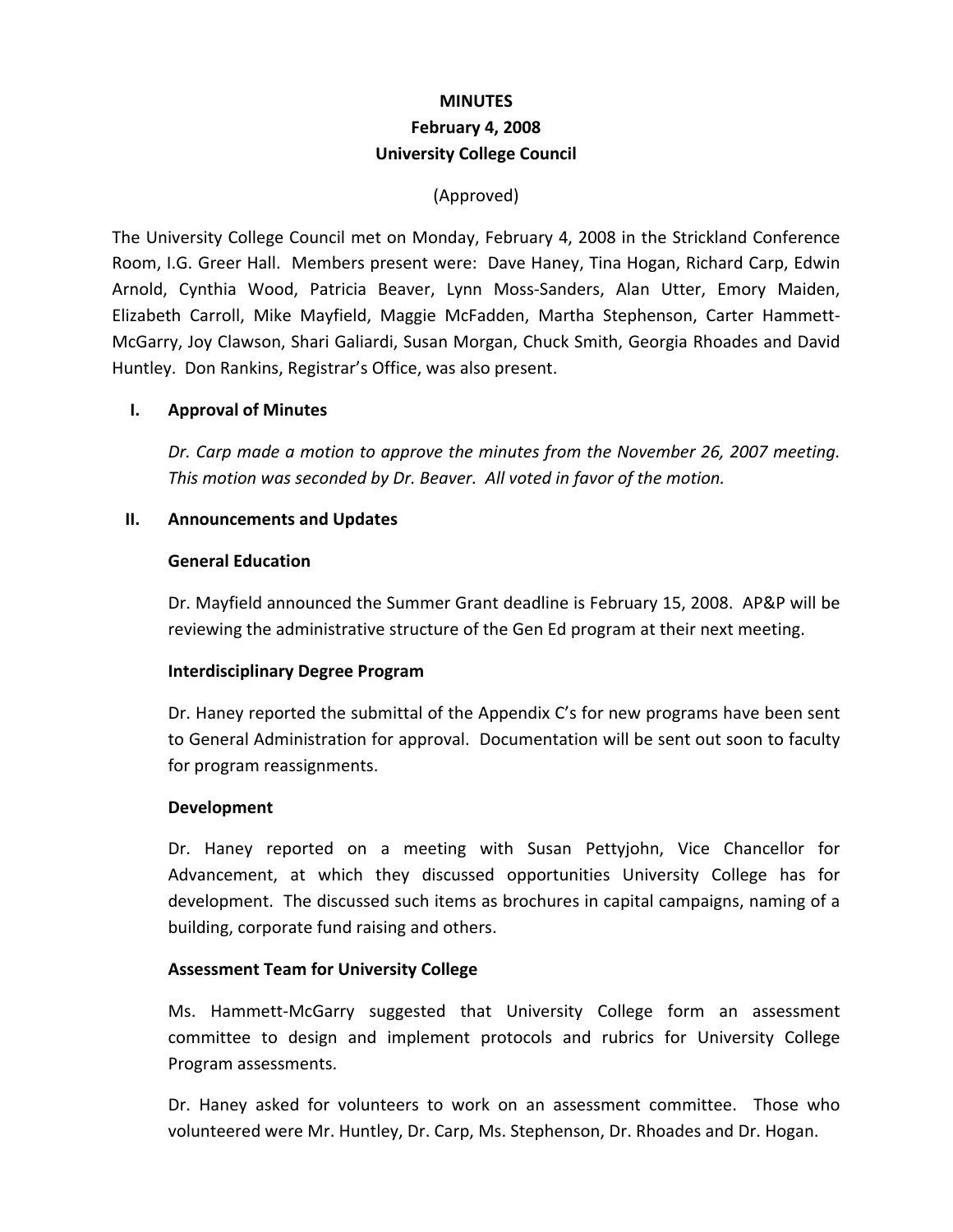# **Carnegie Engagement**

The application for Carnegie Engagement Classification has been submitted. Dr. Haney and Dr. Hogan will be going to the General Administration to receive advice and guidance regarding the expectations for implementation and monitoring Carnegie classification requirements.

#### **Other Announcements**

Dr. Haney suggested that University College be represented at the off campus spring open houses. He will talk with Erin Hill in Admissions about creating a brochure for University College for display at those open houses.

#### **III. University College Registrar Issues**

Mr. Rankins, Director of the Registrar's Office, updated the Council on the changes within the Registrar' Office, including the new Banner Program. He explained there are still problems to be worked out with Banner, but overall it would benefit faculty, staff and students.

Curriculum, Advising and Program Planning module in Banner was explained and discussed. A BANNER Consultant will be available for a total of one month spread over 10‐12 weeks to write degree program rules and help implement this program. CAPP can be used for degree evaluations and degree audit for grad level programs. A coding position will be added and would report to Advising and Orientation. CAPP will help with advising transfer students and processing on-line substitution (either for one time or as regular updates to the articulation agreement).

Mr. Rankins explained a new program that will assist with course development, CurricuNet. It will begin with individual faculty proposals and go through the levels of approval culminating at AP&P and would be able to produce a catalog copy of the online version of the bulletin.

Mr. Rankins spoke about the replacement of GC as a college code with a UCO designation. The Council discussed expanding the role of UCO and the need for required advising. Colleges that do not have required advising now are some departments in Fine and Applied Arts and the College of Business.

The question arose as to how advisors would know which courses were General Education/University College. Mr. Rankins explained those courses would be marked with attributes in the CAPP module after AP&P has signed off on the proposed attributes.